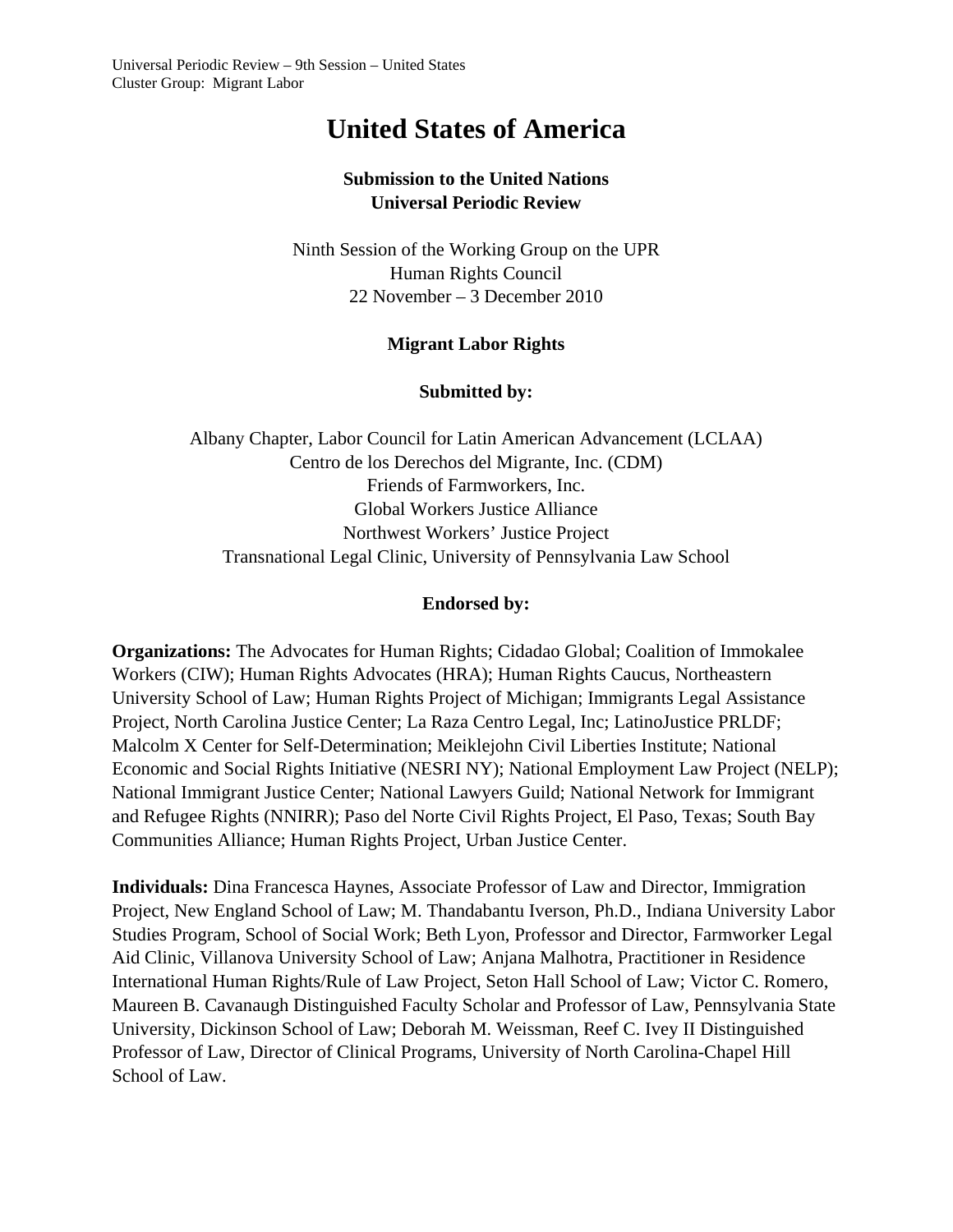# **Executive Summary**

The United States is the largest migrant receiving nation in the world, and the majority of those migrants are in the United States for purposes of work. An examination of the treatment of migrant laborers reveals, however, that despite the promise of great opportunity, the migrant worker experience is marred by systemic failures by the United States to protect their human rights. This report highlights the violations of the human rights of migrant labor in the United States from the moment of recruitment through the conclusion of their employment relationship and attempts to seek redress for workplace violations.

- 1. From the point of recruitment and entry into the United States, rising border deaths signal an escalating humanitarian crisis and require more effective governmental responses in line with the obligation to prioritize life over death.
- 2. Throughout the duration of their time as workers in the United States, workers may experience unredressed exploitation such as untreated work place injuries, underpayment of minimum and overtime wages, and sexual harassment are commonplace for migrant workers in the United States.
	- o Exploitation in the workplace is exacerbated by statutory exclusions that would otherwise protect them, such as the exclusion of agricultural workers and domestic workers from protections under the National Labor Relations Act and certain provisions of the federal Fair Labor Standards Act, that work to deny large numbers of migrant workers the right to freedom of association, to join and participate in union activity, and the right to certain minimum wage and overtime protections.
	- o Judicial decisions further restrict a migrant worker's access to remedies when their rights have been violated: in recent decisions, the United States' highest court and various state courts have excluded undocumented workers from employment rights and remedies available to their documented counterparts.
- 3. After separation from the exploitative working situation, migrant workers further face substantial legal and practical barriers that prevent them from accessing justice in the United States.

The lack of full protections and robust enforcement mechanisms aimed at protecting all labor and employment rights of all migrant workers regardless of migration status, often gives rise to conditions of forced labor.

This report calls on the government to take specific steps to eliminate the conditions that contribute to the exploitation and abuse of migrant laborers, and recognizes the need to enhance migrant worker protections across the board to guard against situations ripe for forced labor and human trafficking.

In this report, the above-listed U.S.-based civil society organizations and individuals who provide direct services to, advocate on behalf of, and are committed to the just and equal treatment of migrant workers, submit information under Sections B, C and D as stipulated in the General Guidelines for the Preparation of Information under the Universal Periodic Review.<sup>[1](#page-11-0)</sup>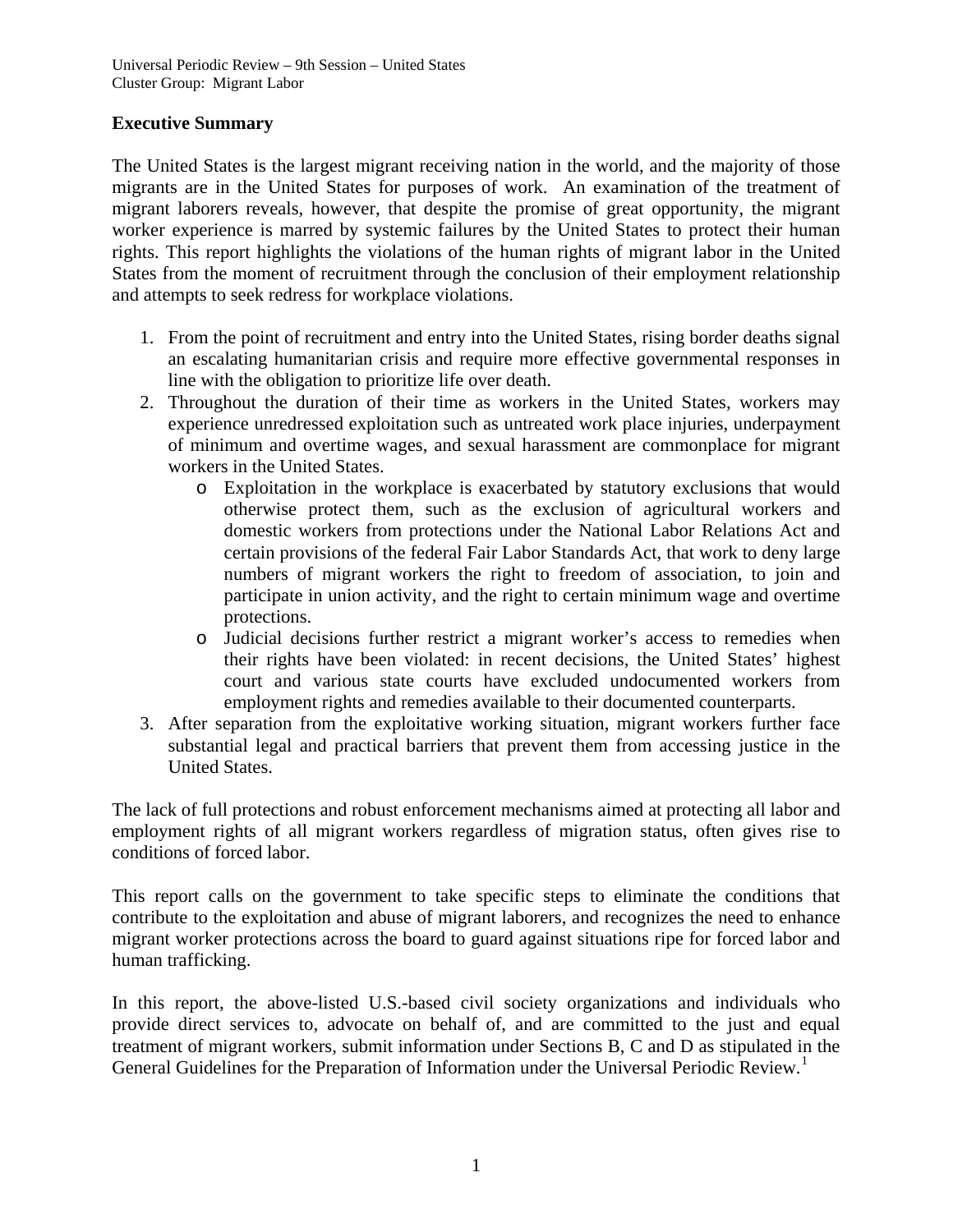#### **INTRODUCTION**

1. Immigrants comprise 15.5 percent of the U.S. labor force. There were 23.9 million foreignborn workers in the United States in 2009 and the median weekly earnings of foreign-born fulltime wage and salary workers were less than 80 percent of those of their native-born counterparts.<sup>[2](#page-11-1)</sup> Migrant laborers make up a large share of all workers in many low-wage industries, including farming occupations, cleaning, construction, and food preparation.

2. Despite guarantees under international law, migrant laborers in the United States endure the denial of rights and full remedies from the inception of their journey as a migrant worker and extending beyond their separation from employment and return to their country of origin. Insufficient mechanisms exist to prevent border deaths, human trafficking and forced labor, and in some instances, child labor. Once engaged in employment, migrant laborers face *de jure* and *de facto* discrimination. Immigration enforcement raids at places of employment and homes have a chilling effect on the ability and willingness of individuals to seek protection from abuse and exploitation when their rights are being violated, further contributing to rights violations. Compounding the discrimination and exploitation often experienced by migrant workers, recent decisions of the United States Supreme Court and various state courts have specifically excluded the undocumented subgroup of migrant laborers from full employment rights and remedies available to their citizen counterparts. Although international law recognizes the right of States to control their borders, international law prohibits many forms of discrimination against nonnationals, whether or not the individuals are legally authorized to work.

# **I. BACKGROUND & FRAMEWORK**

3. International law clearly establishes the affirmative obligations of States to guard against discrimination on the basis of migration status. These obligations include the Universal Declaration of Human Rights (Art. 2, UDHR), the International Covenant on Civil and Political Rights (Art. 2, ICCPR) and the American Declaration of the Rights and Duties of Man (Art. 2, AmDecl.).<sup>[3](#page-11-1)</sup> The Inter-American Court on Human Rights held in an Advisory Opinion on the Juridical Rights of Undocumented Migrants that discrimination against persons on the basis of migration status violates customary international law.<sup>[4](#page-11-1)</sup> Specifically, the Court stated that irregular migrants "possess the same labor rights as those that correspond to other workers . . . and [the State] must take all necessary measures to ensure that such rights are recognized and guaranteed in practice."[5](#page-11-1)

# **II. PROMOTION AND PROTECTION OF HUMAN RIGHTS ON THE GROUND**

# **A. From Recruitment to Site of Employment**

#### **Border Deaths**

4. Migrant workers come to the United States having been recruited either directly or indirectly for employment. Yet an alarming number of them die en route, never making it to their destination in violation of The Universal Declaration of Human Rights guarantee that "no one shall be subject to cruel, inhumane or degrading treatment . . . [that] everyone is entitled to the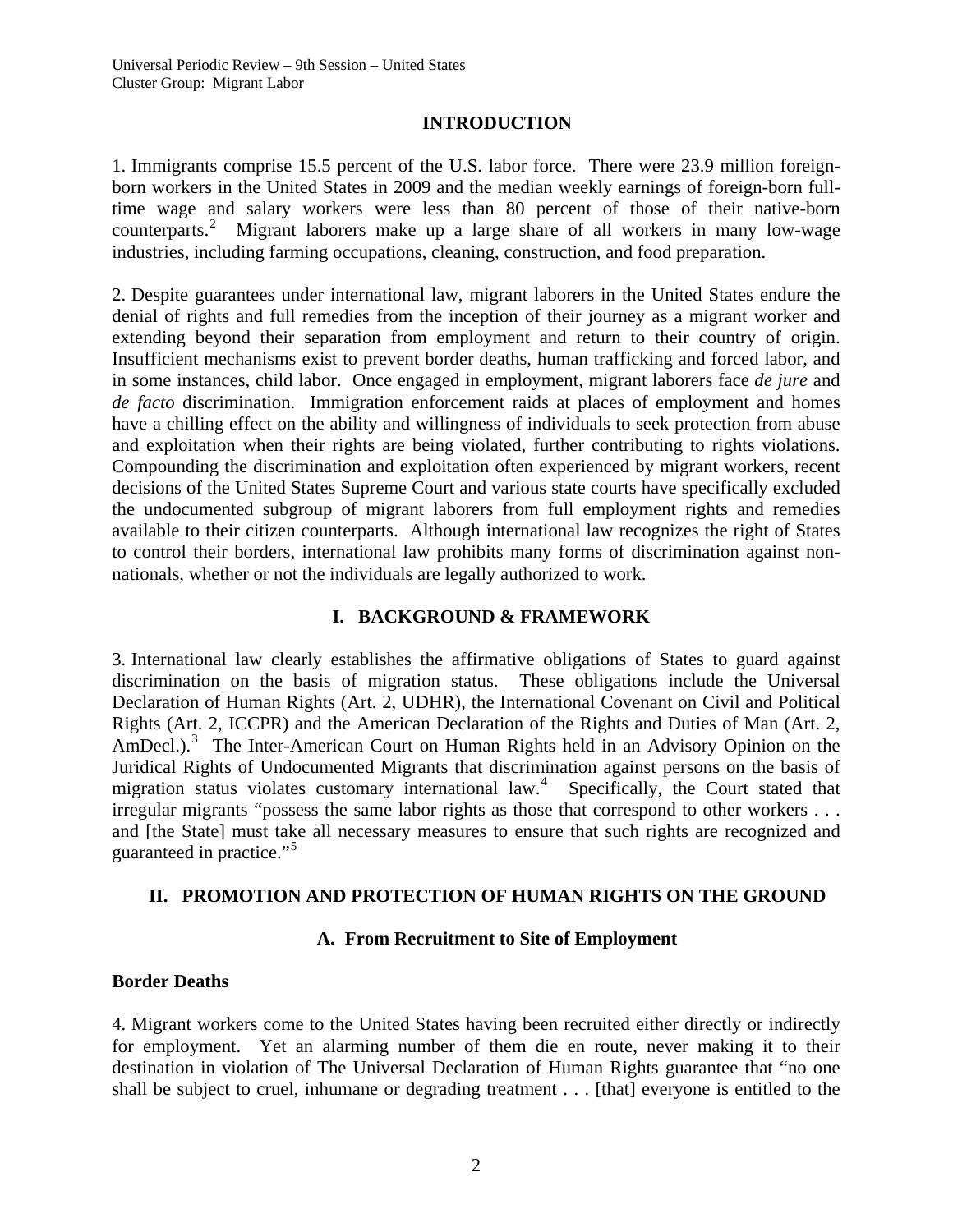Universal Periodic Review – 9th Session – United States Cluster Group: Migrant Labor

rights and freedoms set forth in this declaration, without distinction of any kind, such as race . . . or other status.<sup>6</sup>

5. Border deaths have become a major concern of human rights advocates since the U.S. government implemented a border enforcement policy named "prevention through deterrence" in 1994.[7](#page-11-1) The strategy assumed that as the urban areas were controlled, the undocumented migrants would "funnel" to more remote regions where natural barriers and extreme environment would deter the illegal entry. Nevertheless, the strategy has not worked. In the 15 years since the United States began to patrol along the 2,000-mile border, estimates of the death toll range from 3,861 to 5,607[8](#page-11-1) Border deaths continue despite economic downturn, fewer migrant crossers, and a steady drop in apprehensions. By August 31, 2009, U.S. Border Patrol (USBP) has reported a historical low of 519,394 apprehensions. We have witnessed a slight decline in deaths with 416 deaths during the same period, compared with 4[9](#page-11-1)2 in 2005, the decade's peak.<sup>9</sup>

# **B. During Employment**

#### **Statutory Exclusions from Labor & Employment Law Protections**

6. The rights of domestic workers and agricultural workers are violated by statutory exclusions from protections under major national statutes aimed at protecting and promoting worker rights. The National Labor Relations Act (NLRA) guarantees workers the right to organize and join labor unions and the Fair Labor Standards Act (FLSA) sets minimum standards for wages, overtime provisions and child labor laws. However, while these federal laws impose limits on the exploitation of labor, both acts contain exclusions for domestic workers and agricultural workers. This has particularly deleterious effects on women and girl migrant laborers, who are often effectively invisible workers in private homes as caretakers, or in fields removed from public eye as agricultural workers, making them more vulnerable to exploitation and abuse. These group rights are further violated by the domestic workers exclusion from protections under the Occupational Safety and Health Act (OSHA), depriving them of the right to a safe and healthy work environment.<sup>[10](#page-11-1)</sup> Furthermore, agricultural workers brought in under the H-2A guestworker visa are excluded from the main federal protective statute for farmworkers, the Migrant and Seasonal Agricultural Worker Protection Act. 29 U.S.C. Section 1802(8)(B)(2). As a result, most H-2A workers have only administrative remedies (i.e. a DOL complaint) for any violations of their contracts and their rights as H-2A workers are quite attenuated. Workers classified as independent contractors are similarly excluded from the full protection of labor laws creating uneven standards across different labor sectors.<sup>[11](#page-11-1)</sup> Because labor and employment laws assign rights to "employees"—a status that is very narrowly defined—employers often misclassify their employees as independent contractors or subcontractors denying them workplace protections.<sup>[12](#page-11-1)</sup>

#### **Judicial Exclusions from Labor and Employment Law Protections**

7. In recent decisions, the United States Supreme Court and various state courts have excluded undocumented workers from employment rights and remedies available to their documented counterparts. Discrimination against undocumented workers is rooted in a decision by the United States Supreme Court, *Hoffman Plastic Compounds, Inc. v. National Labor Relations*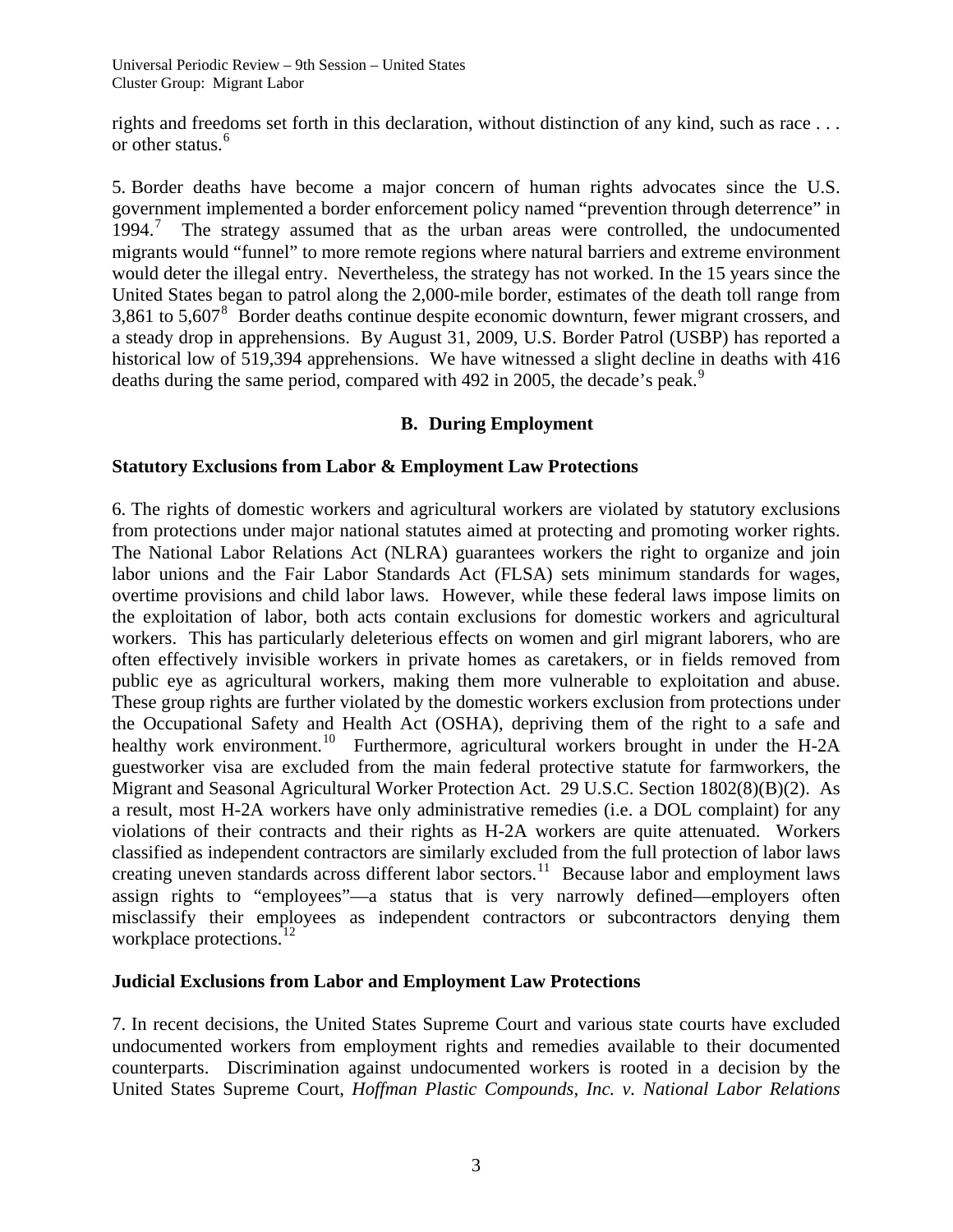Universal Periodic Review – 9th Session – United States Cluster Group: Migrant Labor

Bd.,<sup>13</sup> in which the country's highest court limited undocumented workers' right to an effective remedy for violation of their freedom of association.

8. The *Hoffman* case involved a worker named Jose Castro. Mr. Castro was working in a factory in California and was fired, along with other co-workers, for his organizing activities. The National Labor Relations Board (NLRB), the agency that administers the National Labor Relations Act (NLRA)—the primary law under which workers are guaranteed the right to organize trade unions and bargain collectively in the United States—ordered the employer to cease and desist, to post a notice that it had violated the law and to reinstate Mr. Castro, and to provide him with back pay for the time he was not working because he had been illegally fired. During a hearing on his case, Mr. Castro admitted he was not legally authorized to work. The U.S. Supreme Court ultimately held that undocumented workers cannot receive back pay under the NLRA. Under the Act, back pay is the only remedy awarded to a victim of an illegal antiunion firing in order to compensate him for wages he would have earned had he not been wrongfully fired. The Court also reinforced that undocumented workers are not entitled to reinstatement, the only other remedy to the individual for violations of the Act.

9. In *Hoffman*, there was no question that the employer had violated the NLRA: in fact, one justice referred to the employer's violation of the law as "crude and obvious."<sup>[14](#page-11-1)</sup> However, a majority of the justices nevertheless held that the immigration policy underlying the Immigration Reform and Control Act of 1986—which prohibits the employment of unauthorized aliens in the United States—required the Court to deny the remedy of back pay to undocumented workers. The elimination of the only meaningful remedy to such wrongfully discharged workers has had the practical effect of limiting undocumented workers' right to freedom of association and eliminating the enforceability of this right. This has left workers more vulnerable to exploitative working conditions because, without an effective remedy available, undocumented workers are less likely to risk job loss by attempting to form or join a union, or speak out about poor working conditions.

10. Despite contentions that undocumented workers receive the same protections as citizen workers in their rights under the NLRA, the reality is very different. Employers have used the *Hoffman* decision to deter employees from pursuing their employment rights and from voting in union elections, and unauthorized workers and others working with them are now more vulnerable to intimidation from their employers. Because *Hoffman* arguably made immigration status relevant to many workplace rights, employer-defendants often seek discovery of the immigrant-plaintiffs' immigration status, an action that serves to chill immigrants' willingness to pursue their workplace rights. States have further limited the rights and remedies available to undocumented workers under state law, extending far beyond the denial of the right to freedom of association, by, for example, limiting or eliminating basic workplace protections such as access to compensation for workplace injuries, freedom from workplace discrimination, and entitlement to hold an employer responsible for a workplace injury.<sup>[15](#page-11-1)</sup>

11. Although international law recognizes the right of States to control their borders, international law prohibits many forms of discrimination against non-nationals, whether or not the individuals are legally present in the state. Non-nationals are protected by fundamental human rights in the workplace such as the prohibition against discrimination and the protection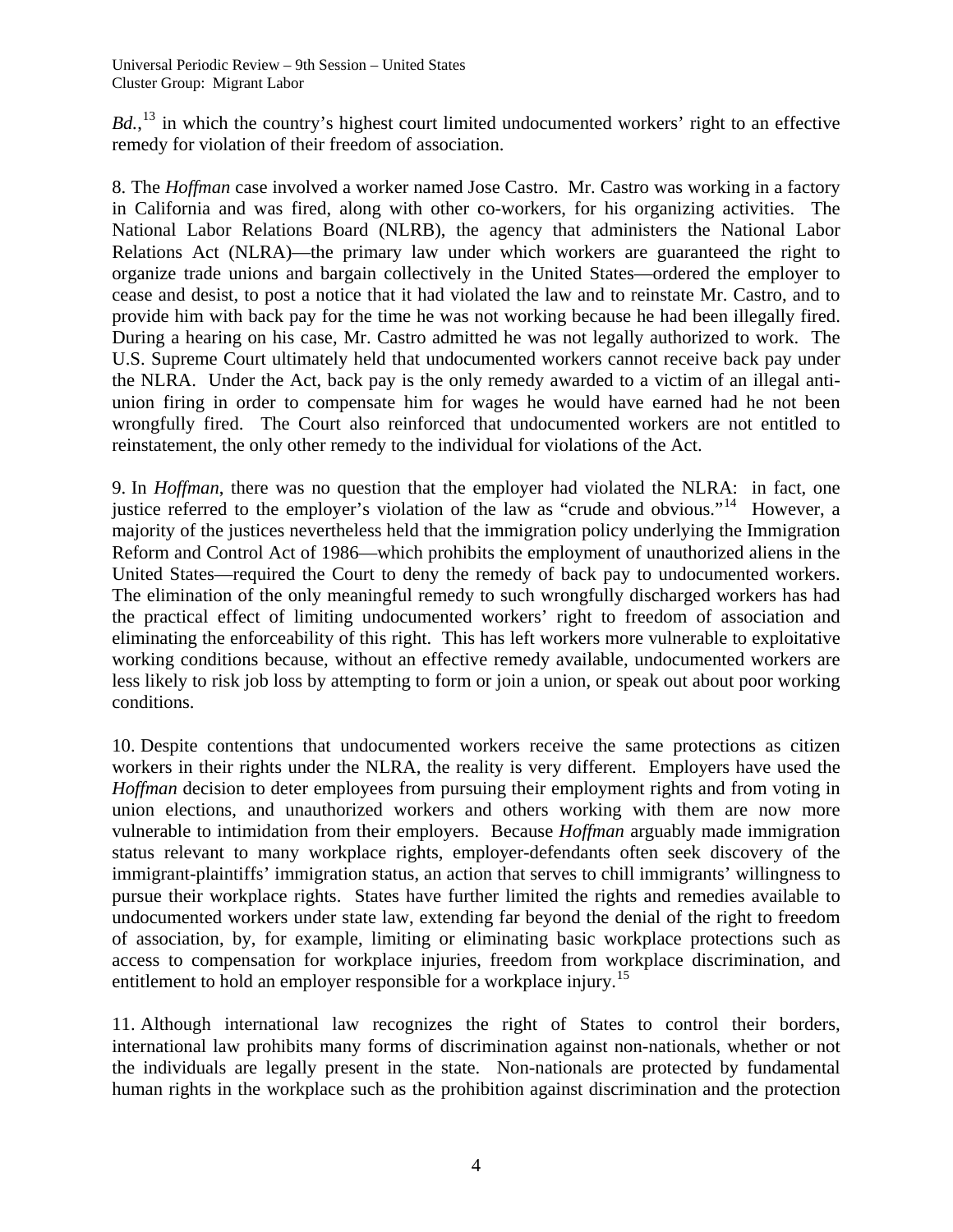of freedom of association. Article 23.4 of the UDHR states that, "Everyone has the right to form and to join trade unions for the protection of his interests." Similarly, the ICERD provides under Article 5 of the Convention that countries must guarantee the "right to freedom of peaceful assembly and association" and "the right to form and join trade unions." Read under Article 2 of the Convention, such guarantees must be provided without discrimination. Further, the ICCPR protects freedom of association and trade union rights in Article 22.

12. However, as a result of the *Hoffman* decision, millions of immigrants who have left their home countries in search of work are subject to government-imposed discrimination and severely undermined labor protections. As the CERD observed during its recent periodic compliance review, cases such as *Hoffman* "have further eroded the ability of workers belonging to racial, ethnic and national minorities to obtain legal protection and redress in cases of discriminatory treatment at the workplace, unpaid or withheld wages, or work-related injury or illnesses," calling into question the United States' compliance with Articles  $5(e)(i)$  and 6 of the ICERD.<sup>[16](#page-12-0)</sup> Further, the International Labour Organization, in examining whether the outcome of *Hoffman*  denies workers' fundamental right to freedom of association, concluded that "the remedial measures left to the NLRB in cases of illegal dismissals of undocumented workers are inadequate to ensure effective protection against acts of anti-union discrimination."<sup>[17](#page-12-0)</sup> As we recommend below, the CERD encouraged the government to "explore all possible solutions, including amending . . . legislation to bring it into conformity with freedom of association principles . . . with the aim of ensuring effective protection for all workers against acts of anti-union discrimination."<sup>[18](#page-12-0)</sup>

# **ICE Raids**

13. The U.S. government's heavy reliance on workplace raids and the involvement of state and local police in immigration enforcement has severely denied migrant workers their labor and employment rights. Between 2005 and 2008, ICE conducted raids at workplace and home and even arrested workers on the courthouse steps while they were standing up for their rights. ICE's aggressive and hostile wholesale sweeps of workplaces violates fundamental rights to life, liberty and security. Article 23.4 of the UDHR states that, "Everyone has the right to form and to join trade unions for the protection of his interests." Similarly, the ICERD provides under Article 5 of the Convention that countries must guarantee the "right to freedom of peaceful assembly and association" and "the right to form and join trade unions." The ICCPR protects freedom of association and trade union rights in Article 22.

14. ICE's aggressive and hostile wholesale sweeps of workplaces violate fundamental rights to life, liberty and security. Josue Diaz, an immigrant worker who was recruited from a day laborer corner in New Orleans to work on reconstruction efforts in Texas after Hurricanes Ike describes his experience: "We were forced to live in tents in an isolated labor camp at an abandoned oil refinery, we were made to work in toxic conditions without safety equipment, we were subjected to racist and dehumanizing treatment, and when we protested the discrimination and illegal treatment, our employer . . . called local police and ICE. We were arrested immediately. Instead of enforcing our labor rights against the company, the police and ICE tried to turn us into criminals."<sup>[19](#page-12-0)</sup>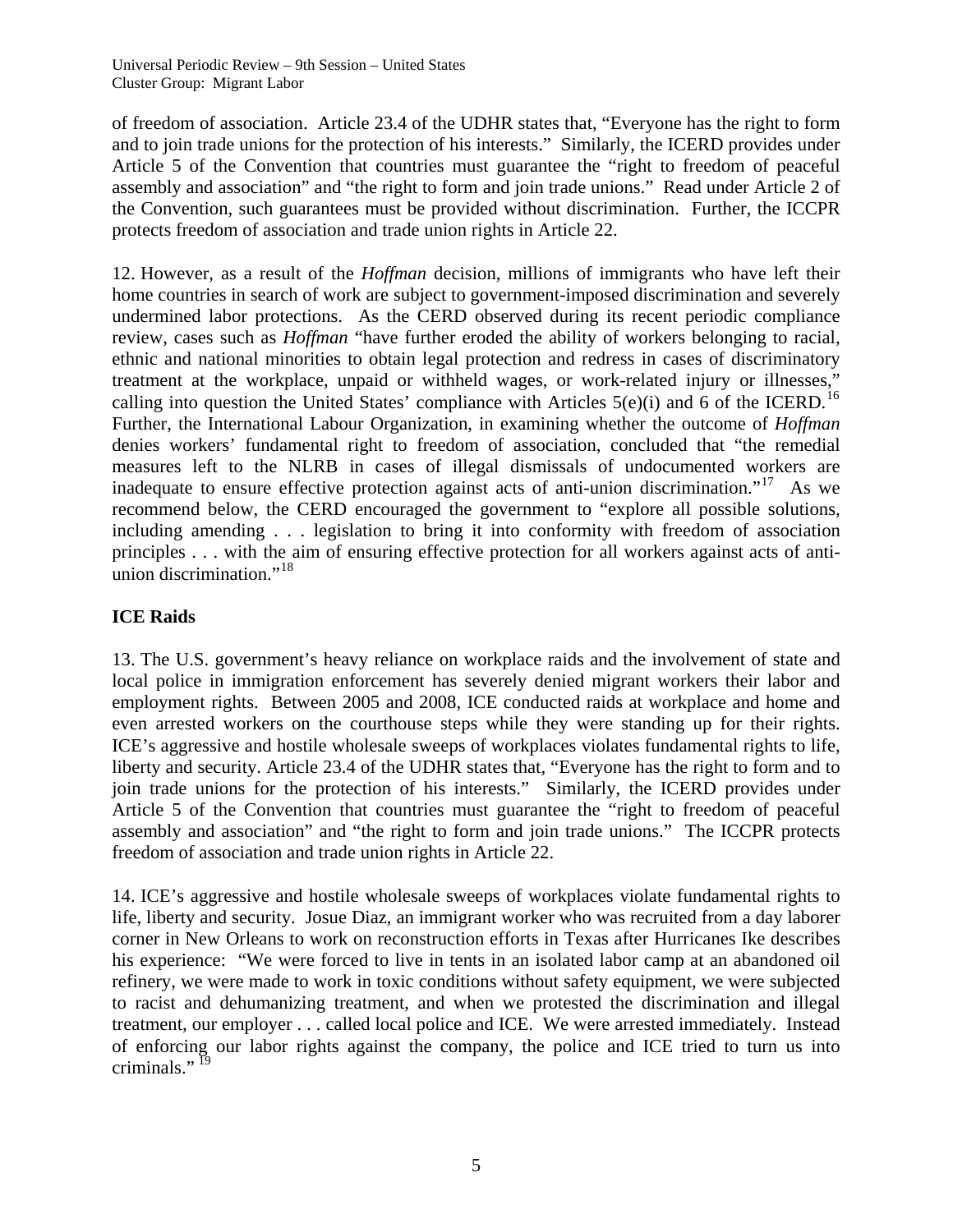Universal Periodic Review – 9th Session – United States Cluster Group: Migrant Labor

15. The cooperation between the Department of Homeland Security and the Department of Justice in the famous Postville<sup>[20](#page-12-0)</sup> raid caused further due process violations with life-long implications. The individual victims of the Postville raid and the subsequent prosecutions did not understand what was transpiring against them, nor were they provided with proper counseling on the consequences of the pleas. These actions resulted in violations of the right to a fair trial and judicial protection. The United States' failure to ensure that all noncitizens have access to representation subsequent to the raids violates ICCPR Article 13. Most significantly, similar ICE raids have had a dramatic chilling effect on workers seeking to pursue any of their basic human rights to decent working conditions and in some situations, even any compensation for their labor.

# **Vulnerable Populations**

# Guest Workers

16. Both H-2A and H-2B programs impose on foreign workers a temporary, non-immigrant status that ties workers to particular employers and makes their ability to obtain and retain a visa dependent on remaining in the good graces of their employer. In extreme cases, workers find themselves in situations of indentured servitude or forced labor because they signed over deeds to property in their home countries and have to pay back the huge sums to get to the U.S. with interest.<sup>[21](#page-12-0)</sup> The lack of visa portability, tying workers' status in the U.S. directly to the employer, combined with exploitation in recruitment and subcontracting, leave workers in extremely vulnerable situations. The employer's designation of an exclusive recruiter initiates the climate of coercion and vulnerability. Transportation, visa, and recruiter costs are often incurred as a heavy burden by the laborer and often primarily to benefit the employer.  $22$  The incurred costs are conveyed as an owed  $debt^{23}$  $debt^{23}$  $debt^{23}$ . The language, social and physical barriers further hinder workers from obtaining assistance. $^{24}$  $^{24}$  $^{24}$ 

17. Furthermore, congressional regulations prohibit federally funded legal service programs from assisting migrant workers who labor with an H2B visa, the temporary guest worker program for non-agricultural work. This regulation prevents approximately 100,000 workers from accessing the most widely available legal services.<sup>[25](#page-12-0)</sup> The services that are available to low-wage workers are not nearly sufficient to meet the demands of H2 work visa holders or the six million undocumented laborers, also denied access to legal services provided by federally-funded programs.

# Victims of Human Trafficking and Forced Labor/Slavery

18. Through the Trafficking Victims Protection Act of 2000 (TVPA), the United States sought to combat human trafficking, specifically recognizing as victims of human trafficking individuals who are recruited through force, fraud or coercion for the purpose of sexual exploitation or forced labor are then subjected to forced labor or sexual exploitation.<sup>[26](#page-12-0)</sup> The TVPA also created the T visa, providing legal status survivors of trafficking who meet certain qualifications.<sup>[27](#page-12-0)</sup> The TVPA and the protections afforded, however, have been criticized for requiring survivors of trafficking to agree to and to demonstrate cooperation with federal law enforcement officials. If they are unable to obtain law enforcement endorsement, they may face deportation regardless of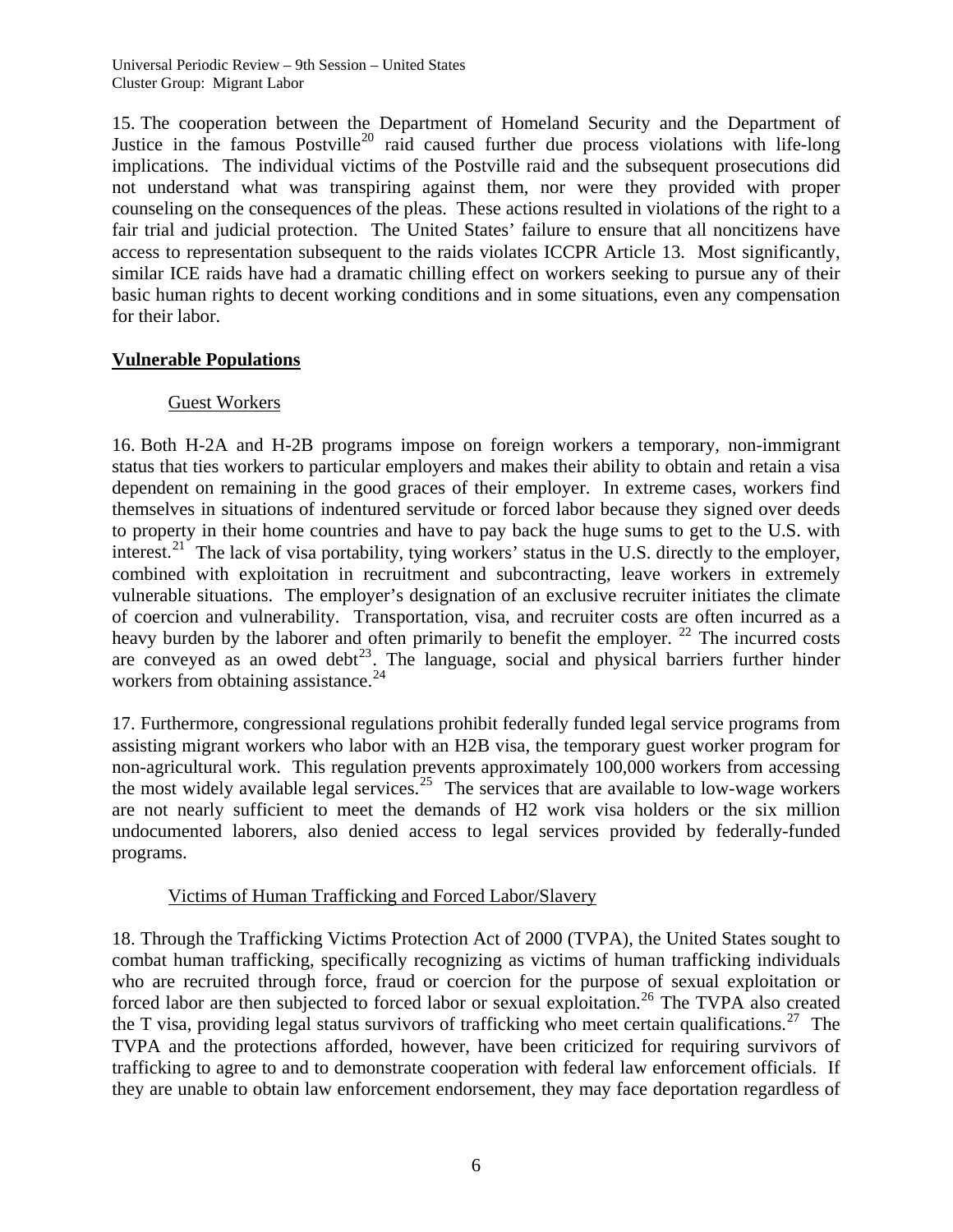the exploitation they suffered while being forced to work in the United States. The system for identifying and providing protection to survivors of trafficking and their family members needs to better reflect the realities and the fears of the trafficking survivors. Almost all victims of trafficking are subject to some form of debt-bondage, including debts incurred in paying for transportation fees and living expenses in the United States. Traffickers often threaten victims with injury or death and take away the victims' travel documents. Many victims trafficked into the U.S. do not speak English and are unable to escape or obtain outside help.

19. In order to effectively combat human trafficking, the United States needs to recognize how strict immigration laws and lack of labor and employment law enforcement in all low-wage industries contribute to the continuing existence of human trafficking in the United States. The demand for cheap, unskilled labor continues to beckon immigrants while the number of available visas and routes for legal migration are far from enough to meeting this demand. At the same time, the United States needs to similarly recognize that by focusing its anti-trafficking enforcement efforts on sex trafficking and on the most extreme cases of forced labor, it allows other employers who exploit and abuse migrants working the shadows to operate with impunity.

20. To ensure that trafficking victims and all exploited workers enjoy protections without discrimination is part of the U.S.'s obligations under Art. 5 of the ICERD, further elaborated upon in General Recommendation 30.<sup>[28](#page-12-0)</sup>

# Child Labor

21. Child labor remains a problem in the United States, particularly in the agriculture industry. The U.S. child labor law allows a 12-year-old to perform back-breaking harvest work for 8-12 hours a day in 95-degree heat when that same child would not be allowed to work in an air-conditioned office.<sup>[29](#page-12-0)</sup> The exact number of children laboring in the agriculture industry is not known, and the estimates range from  $300,000$  $300,000$  to  $800,000$ .<sup>30</sup> Many farm worker children earn less than \$2 an hour. Child farm workers risk pesticide poisoning, heat illness, injuries from scissors, knives and heavy equipment, and life-long disabilities. They suffer fatalities at four times the rate of children working in other jobs.<sup>[31](#page-12-0)</sup> Overwhelmed by constant migration and exhaustion from arduous work, many of these children drop out of school; half never graduate.

22. The dangerous working conditions and severe health impact agricultural work has on children violate Section  $213(c)(2)$  of Fair Labor Standards Act (FLSA) as well as ICERD Article 5(e)(i) and (iv). Furthermore, child laborers' right to education as articulated in FLSA Section  $214(d)$  and ICERD Article  $5(e)(v)$  is frequently violated. Unequal protection and ineffective enforcement available to child farm workers violate Article 6 of the ICERD.

# **C. Post-Employment**

# **Access to judicial and administrative remedies post-separation from employment**

23. Migrant workers who leave the United States either voluntarily or otherwise after their separation from employment face many barriers in their pursuit of judicial and administrative remedies for workplace rights violations.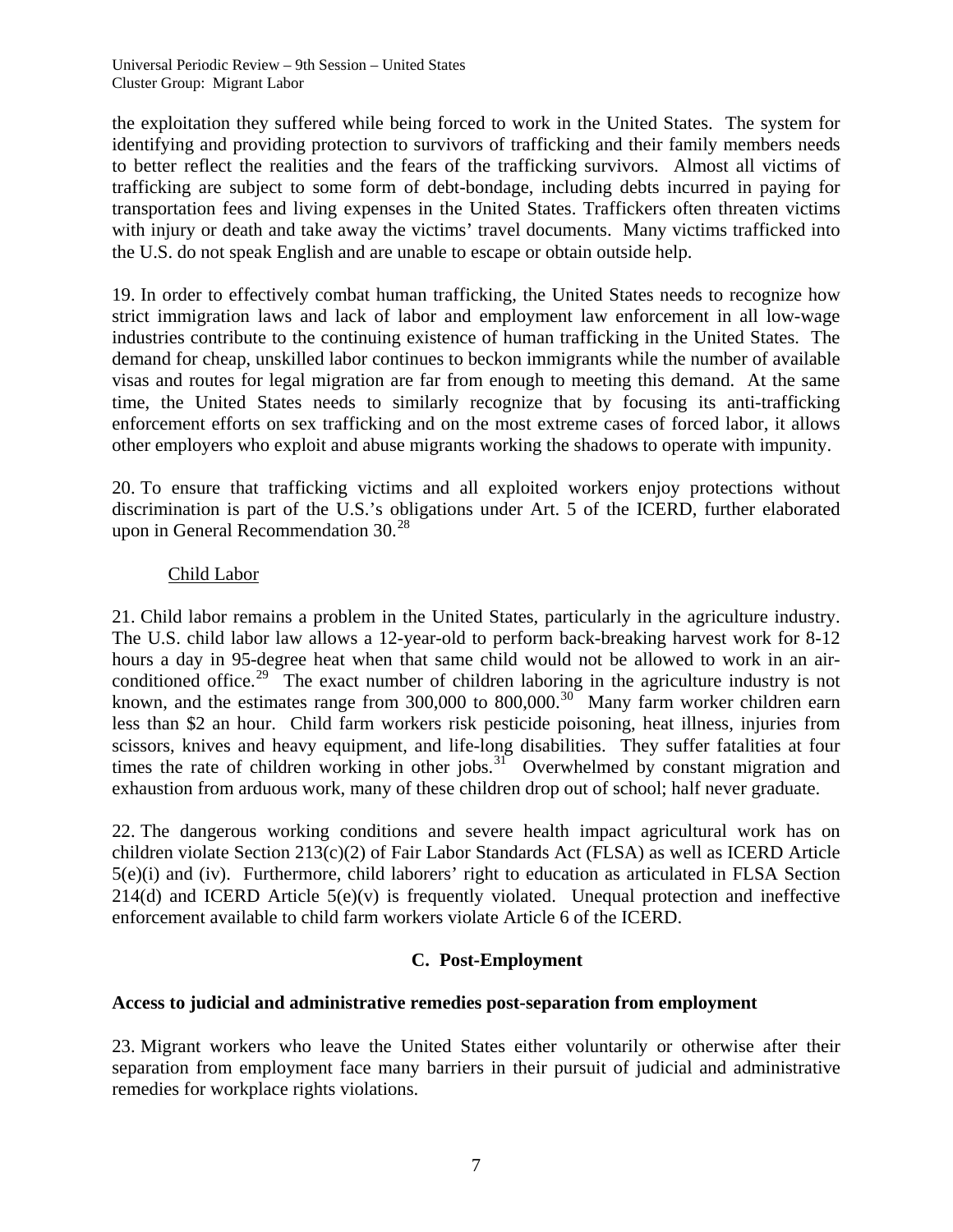24. During the course of litigation—whether it is to recover stolen wages or to secure medical treatment for a workplace injury—workers must often appear in-person in U.S. courts to pursue their claims. Workers compensation claimants often have to testify or attend a medical examination with a state-specific approved insurance doctor. But legal barriers and resource constraints make it very difficult, and at times impossible, for workers to return to the United States to attend medical examinations or administrative or judicial hearings. Without a right, or at least a presumptive right to return, migrant workers – particularly those who came as guestworkers or who are without legal status in the United States – have few options for returning to ensure justice. Workers may try to obtain a tourist visa which U.S. consular officials issue on a highly discretionary basis, and others may seek entry through a mechanism called humanitarian parole. But even with direct intervention from worker advocates, migrant workers are routinely denied these visas because it is presumed they will use the visa to remain unlawfully in the U.S. Denial of the visa often results in a total denial of justice and workers are forced to abandon their claims.

25. This situation is a particularly problematic aspect of the U.S. guest worker program through which employers bring persons to the United States through U.S. government-sponsored mechanisms to work temporarily in low-wage manual labor jobs, and when the visa expires or the employee is terminated from employment (whether lawfully or not), the workers must return home. The guest worker system, however, does not provide a right for those workers to return, or mechanisms for them to seek redress for the violations they may have suffered in the U.S. after they return home. In fact, the system makes it so difficult for workers to find legal redress once they leave that the result is a guest worker system that supplies the United States with a steady stream of highly marginalized and precarious workers.

26. To comply with U.S. commitments under international treaties, the United States must provide guest workers with access to justice and equal opportunity before the law and ensure the portability of justice. Portable justice is the right and ability of transnational migrant workers to access justice in the countries of employment even after they have departed for their home countries.

# **III. RECOMMENDATIONS**

27. As described, some violations result from the federal laws affecting migrant laborers, while others are a matter of administrative policy or agency practice. We welcome the efforts of the United States to begin to correct some of the most egregious human rights violations against migrant laborers. In 2000, Congress passed the Trafficking Victims Protection Act (TVPA) to address various aspects of trafficking in person both in the U.S. and abroad. While certainly a first step, there are a number of gaps that TVPA leave for victims of trafficking. We further commend the recent initiatives of the U.S. Department of Labor to stop the practice of wagetheft in the United States, and the launching of increased enforcement efforts to ensure that workers who are denied minimum wage and overtime as required under the law are able to recover those wages without discrimination. Despite those efforts, however, laws and practices continue to leave large numbers of workers unprotected and without access to remedies when their workplace rights are violated.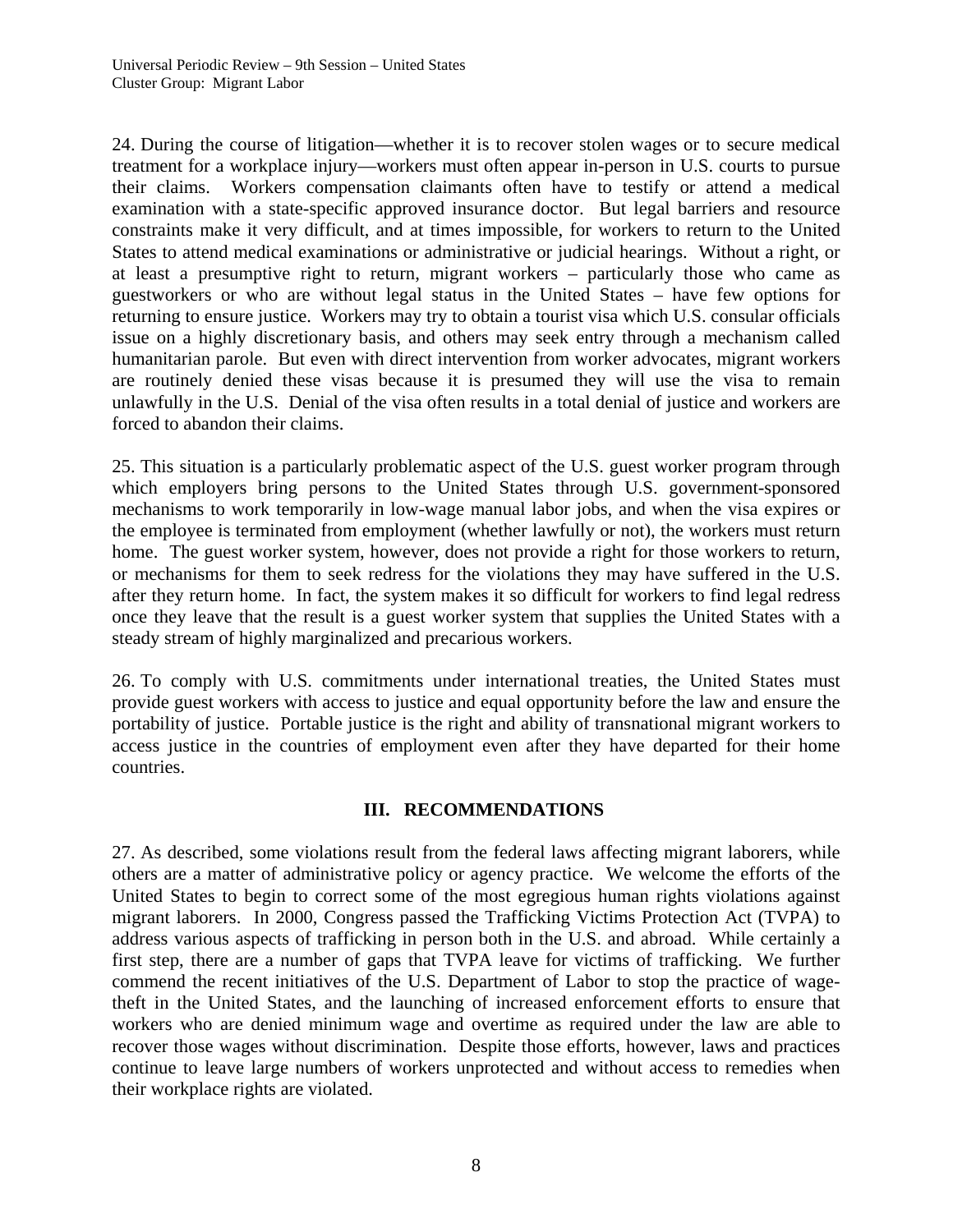28. In order to fix these systemic violations and uphold its international legal obligations toward migrant laborers, the United States Government should:

# **i. Ensure compliance with the requirement under int'l law of equality and nondiscrimination in the rights and remedies afforded to workers, regardless of migration status.**

a. Expand the legal and legislative framework to ensure that labor protections and post-separation remedies are available to migrant workers regardless of immigration status.

b. Amend laws, policies and jurisprudence to comport with international obligations to apply workplace protections in a nondiscriminatory manner and protect the freedom of association of all workers.

c. Enact comprehensive legislation that would prohibit a distinction in federal or state law between employment and labor rights based on immigration status.

d. Instruct state and federal courts to prohibit employer inquiries into the immigration status of a worker asserting his or her employment and labor rights to avoid chilling and discouraging attempts by undocumented workers to enforce their rights through litigation and complaints to administrative bodies.

e. Make available temporary work visas so that migrant workers may return to the United States to pursue non-frivolous legal cases combating exploitation and abuse.

f. Extend statutes of limitations for issues involving migrant workers.

#### **ii. Ensure adequate protections and enforce fair regulations for all workers from the point and place of recruitment onward to prevent border deaths, exploitation of guest workers, and recruitment of child laborers and victims of trafficking.**

a. Examine the continued presence and completion of the administrative process that provide endorsement of the victim for the purpose of a T-visa.

b. Continue to promote state anti-trafficking legislation in a victim-centered approach and training for state and local law enforcement on human trafficking.

c. Enhance recognition, and ability to meet the needs, of all trafficking victims, regardless of national origin, including exploration of intensive case management practices for both foreign citizens and U.S. citizens.

d. Take actions to combat the use of child labor through support for legislation such as Pass the Children's Act for Responsible Employment (CARE), which would prohibit large numbers of 12- and 13-year-olds from working for wages in the agriculture industry under trying and dangerous conditions, while preserving the family farm exemption to permit farmers to pass on work skills to their own children.

**iii. Take further steps to enforce internal firewalls between immigration enforcement and labor and employment law protections.**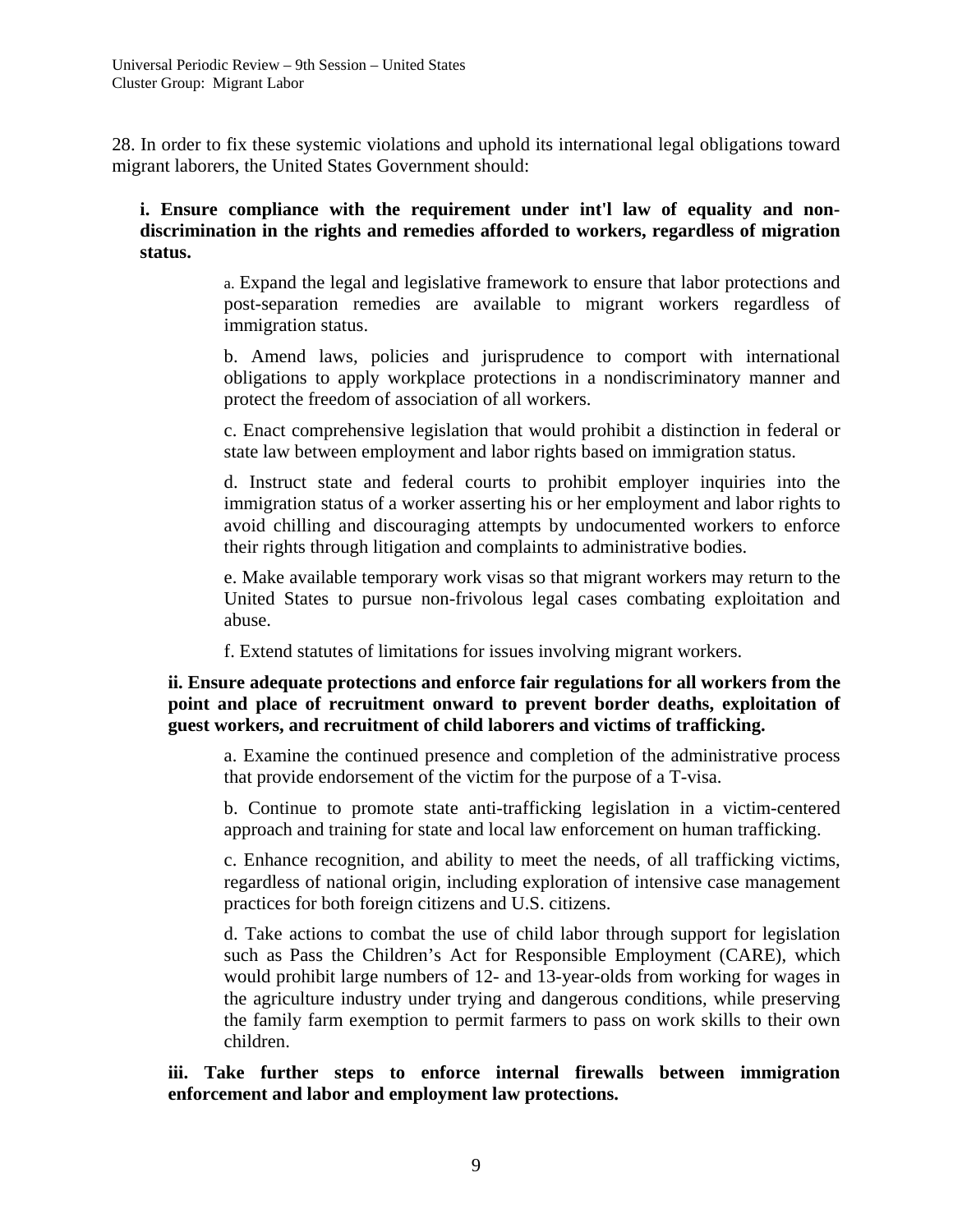a. Encourage and gather complaints from migrant workers who have suffered discrimination in the workplace and make the information public for private actions against scofflaw employers.

b. Provide multi-lingual education at the time visas are issued and at the worksite to assist with information collection.

c. Provide migrant workers who have faced discrimination an opportunity to seek other employment and be given extended legal status in the U.S. to pursue claims.

d. Investigate and prosecute aggressively employers who are discriminating in the workplace.

e. Modify the current H-2a and H-2b guestworker program to allow for visa portability. The current system only allows guest workers to work for the employers whose names appear in the immigration document, which makes it very risky if not impossible for guest workers to leave their original employers.

f. Expand the criminal liability from those individuals who actually assisted in recruiting guestworkers into situations of forced labor, indentured servitude or slavery to those employers who make profits from guest workers.

**iv. The US should take a leadership role before the international community in signing and seeking from Congress ratification of the U.N. International Convention on the Protection of the Rights of All Migrant Workers and Members of Their Families.**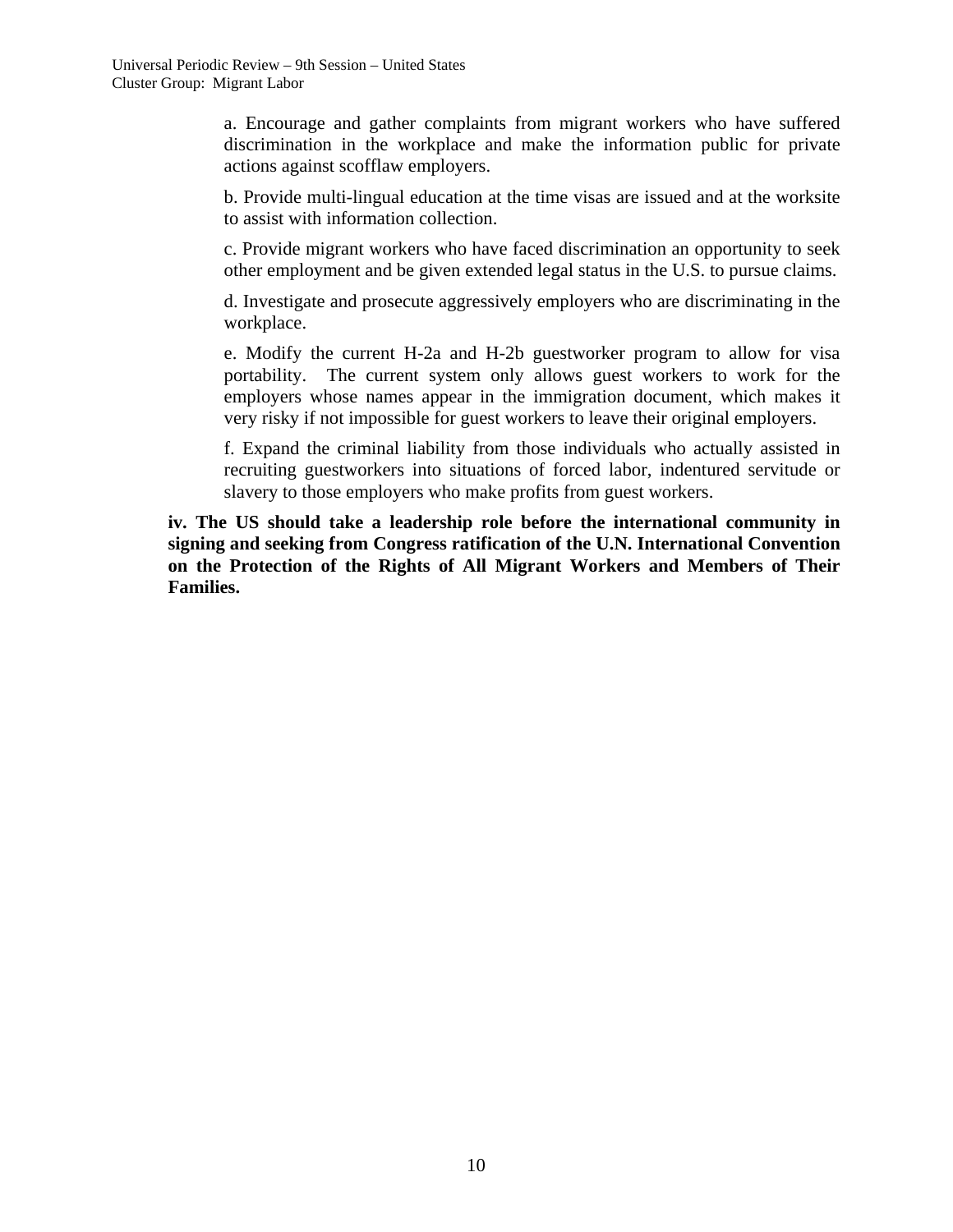#### <span id="page-11-1"></span>**Appendix – Reports Addressing Human Rights of Migrant Workers in the United States**

Cathleen Caron, *Portable Justice, Global Workers, and the United States*, 40 CLEARINGHOUSE REV. 549 (Jan.–Feb. 2007), *available at* [http://globalworkers.org/PDF/clearinghouse.pdf.](http://globalworkers.org/PDF/clearinghouse.pdf)

Nat'l Employment Law Project, *Report on Excluded Workers* (forthcoming 2010) (on file with author).

The Southern Poverty Law Center, *Close to Slavery: Guestworker Programs in the United States*, Mar. 2007, *available at*

[http://www.splcenter.org/get-informed/publications/close-to-slavery-guestworker-programs-in](https://mail.law.upenn.edu/owa/redir.aspx?C=683e023b2d9742f8a7e69352a5f127d1&URL=http%3a%2f%2fwww.splcenter.org%2fget-informed%2fpublications%2fclose-to-slavery-guestworker-programs-in-the-united-states)[the-united-states](https://mail.law.upenn.edu/owa/redir.aspx?C=683e023b2d9742f8a7e69352a5f127d1&URL=http%3a%2f%2fwww.splcenter.org%2fget-informed%2fpublications%2fclose-to-slavery-guestworker-programs-in-the-united-states).

U.S. Human Rights Network, *ICERD Shadow Report 2008: Rights of Immigrants and Migrants to the United States*, Jan. 15, 2008, *available at*  [http://www.ushrnetwork.org/files/ushrn/images/linkfiles/CERD/2\\_Immigrant%20Rights.pdf](http://www.ushrnetwork.org/files/ushrn/images/linkfiles/CERD/2_Immigrant%20Rights.pdf).

U.S. Human Rights Network Labor Caucus, *ICERD Shadow Report 2008: Labor and Employment Rights*, Feb. 2008, *available at* 

[http://www.ushrnetwork.org/files/ushrn/images/linkfiles/CERD/23\\_Labor%20and%20Employm](http://www.ushrnetwork.org/files/ushrn/images/linkfiles/CERD/23_Labor%20and%20Employment.pdf) [ent.pdf.](http://www.ushrnetwork.org/files/ushrn/images/linkfiles/CERD/23_Labor%20and%20Employment.pdf)

 $^4$  Advisory Opinion on the Juridical Condition and Rights of the Undocumented Migrants, OC-18, ¶60.

 $\overline{a}$ <sup>1</sup> U.N. Human Rights Council [UNHRC] Dec. 6/102, Follow-up to Human Rights Council Res. 5/1 (Sept. 27, 2007).

<span id="page-11-0"></span><sup>2</sup> Bureau of Labor Statistics, U.S. Dept. of Labor, Foreign-born Workers: Labor Force Characteristics, *available at*  http://www.bls.gov/news.release/pdf/forbrn.pdf.

 $3 \text{ U.S.}$  is bound by the American Declaration of the Rights and Duties of Man (AmDecl.) by virtue of its membership in the Organization of American States. 4

 $<sup>5</sup>$  *Id.* at ¶160.</sup>

 $6$  The Universal Declaration of Human Rights, G.A. Res. 217A, at 71, U.N. GAOR, 3d sess., 1st plen. Mtg., U.N. Doc A/810 (December 12, 1948), Arts. 2 & 5.

<sup>&</sup>lt;sup>7</sup> U.S. Cong. Senate 106th Second Sess. Subcommittee on Immigration of the Committee of the Judiciary, *Enhancing Border Security*. Feb., 2000, U.S. Gov. Printing Office, Washington 4. 8

<sup>&</sup>lt;sup>8</sup> Maria Jimenez, *Humanitarian Crisis: Migrant Deaths at the U.S.- Mexico Border*, October 1, 2009 17.<br><sup>9</sup> Spencer S. Hsu, *Border Deaths are Increasing*, The Wash. Post, September 30, 2009.

Spencer S. Hsu, *Border Deaths are Increasing*, The Wash. Post, September 30, 2009. 10 *Id.* 11 Economic Research Service, U. S. Dept. of Agric., Rural Labor and Education: Farm Labor:, *available at* http://www.ers.usda.gov/Briefing/LaborAndEducation/FarmLabor.htm#demographic.

<sup>&</sup>lt;sup>12</sup> National Employment Law Project, Independent Contractor Misclassification and Subcontracting, *available at* http://www.nelp.org/site/issues/category/independent\_contractor\_misclassification\_and\_subcontracting. 13 *Hoffman Plastic Compounds Inc. v. Nat'l Labor Relations Bd.,* 535 U.S. 137, 122 S.Ct. 1275, 152 L.2d 271

 $(2002)$ .<br><sup>14</sup>*Id.* at 153.

<sup>&</sup>lt;sup>15</sup> *Crespo v. Evergo Corp.*, 366 N.J. Super. 391 (App. Div. 2004), *cert. denied, Crespo v. Evergo Corp.*, 180 N.J. 151 (2004) (holding that an undocumented worker suing for discriminatory termination could not recover either economic or non-economic damages absent egregious circumstances during the period of employment such as extreme sexual harassment); *Sanchez v. Eagle Alloy Inc.*, 254 Mich. App. 651 (Mich. Ct. App. 2003), *cert. denied*, *Sanchez v. Eagle Alloy Inc.*, 471 Mich. 851 (Mich. 2004) (finding that undocumented workers are covered by Michigan workers' compensation law and are entitled to full medical benefits if injured on the job but that their right to wage-loss benefits ends at the time that the employer "discovers" they are unauthorized to work); *Reinforced*